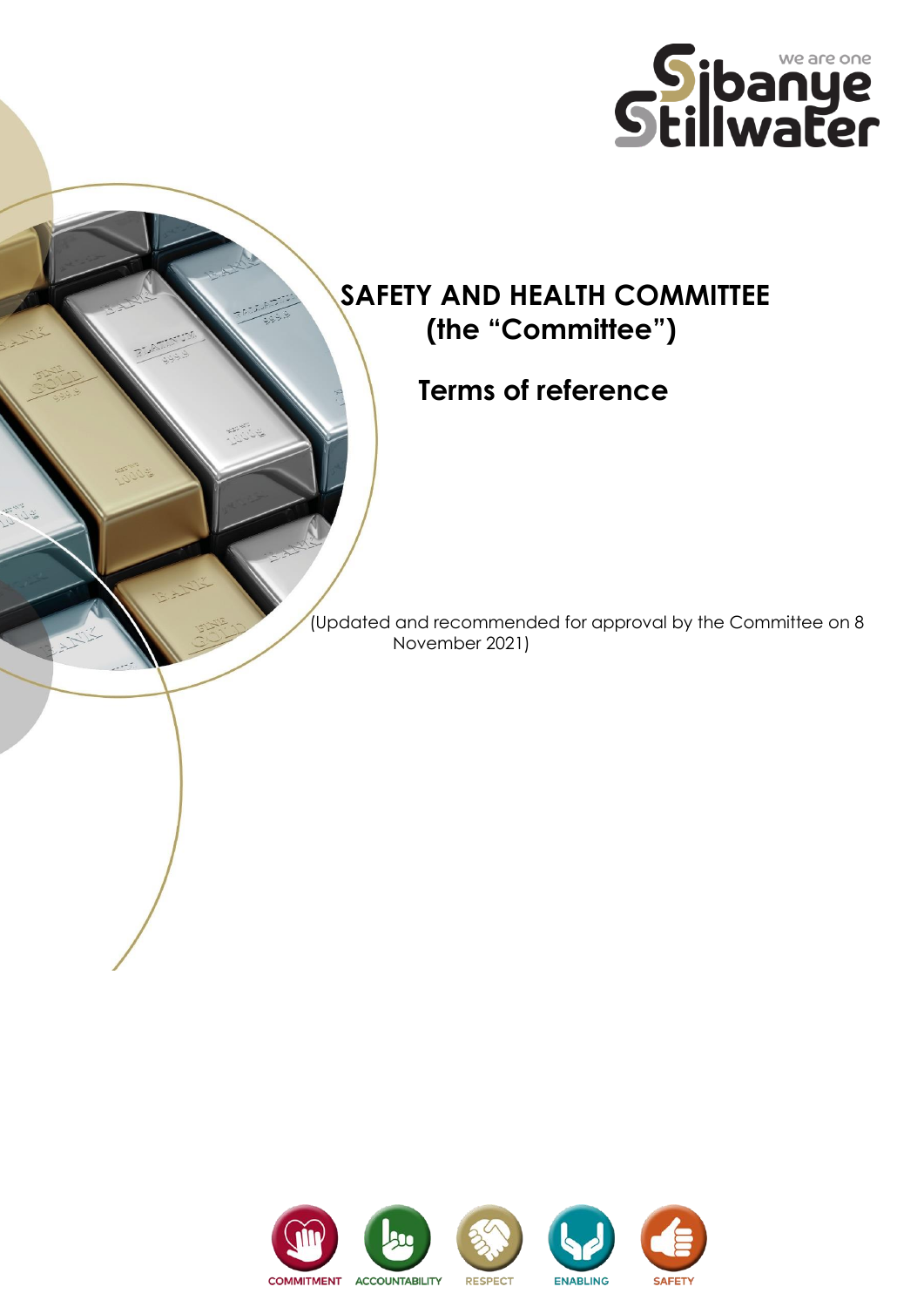

## 1. **AUTHORITY AND PURPOSE**

- 1.1. The Committee has been established by the board of directors (the "Board") of Sibanye Stillwater Limited ("Sibanye-Stillwater" , or the "Company" or the "Group") to assist the Board in its oversight of the effectiveness of Sibanye-Stillwater's safety and health programmes, including the Company's strategy and related initiatives for safe production (the "Safe Production Strategy and Initiatives"), and to keep the Board informed in regard to Sibanye-Stillwater's objectives and compliance with and maintenance of standards in this area. The safety and health of employees will remain a high priority issue for the Committee.
- 1.2. The Committee acts in accordance with its delegated authority of the Board, as recorded in these terms of reference, and is accountable to the Board. To this end the Committee must make recommendations for approval by the Board. The Committee does not constitute a health and safety committee as envisioned in Chapter 3 of the Mine Health and Safety Act 29 of 1996, as amended ("MHSA") and will not be responsible for any duties prescribed therein.
- 1.3. The Committee shall establish an annual work plan for each year to ensure that all relevant matters are covered by the agendas of the meetings planned for the year.
- 1.4. The Committee shall annually undertake a self-assessment of its performance.
- 1.5. These terms of reference are subject to the provisions of the Companies Act, 2008, as amended (the "Act"), the Memorandum of Incorporation of Sibanye-Stillwater and any other applicable law or regulatory provision.

# 2. **COMPOSITION OF COMMITTEE AND CHAIR**

- 2.1. The Committee shall comprise at least three non-executive directors, of whom a majority shall be independent non-executive directors. Members of the Committee, including the Committee chairperson ("Committee Chair") (who shall be appointed from among the ranks of the independent non-executive directors), shall be appointed and may be removed by the Board, on the recommendation of the Nominating and Governance Committee.
- 2.2. The Company Secretary or their designee shall act as secretary to the Committee.
- 2.3. Suitably qualified persons may be invited to attend Committee meetings or consulted by the Committee from time to time to render such specialist services as may be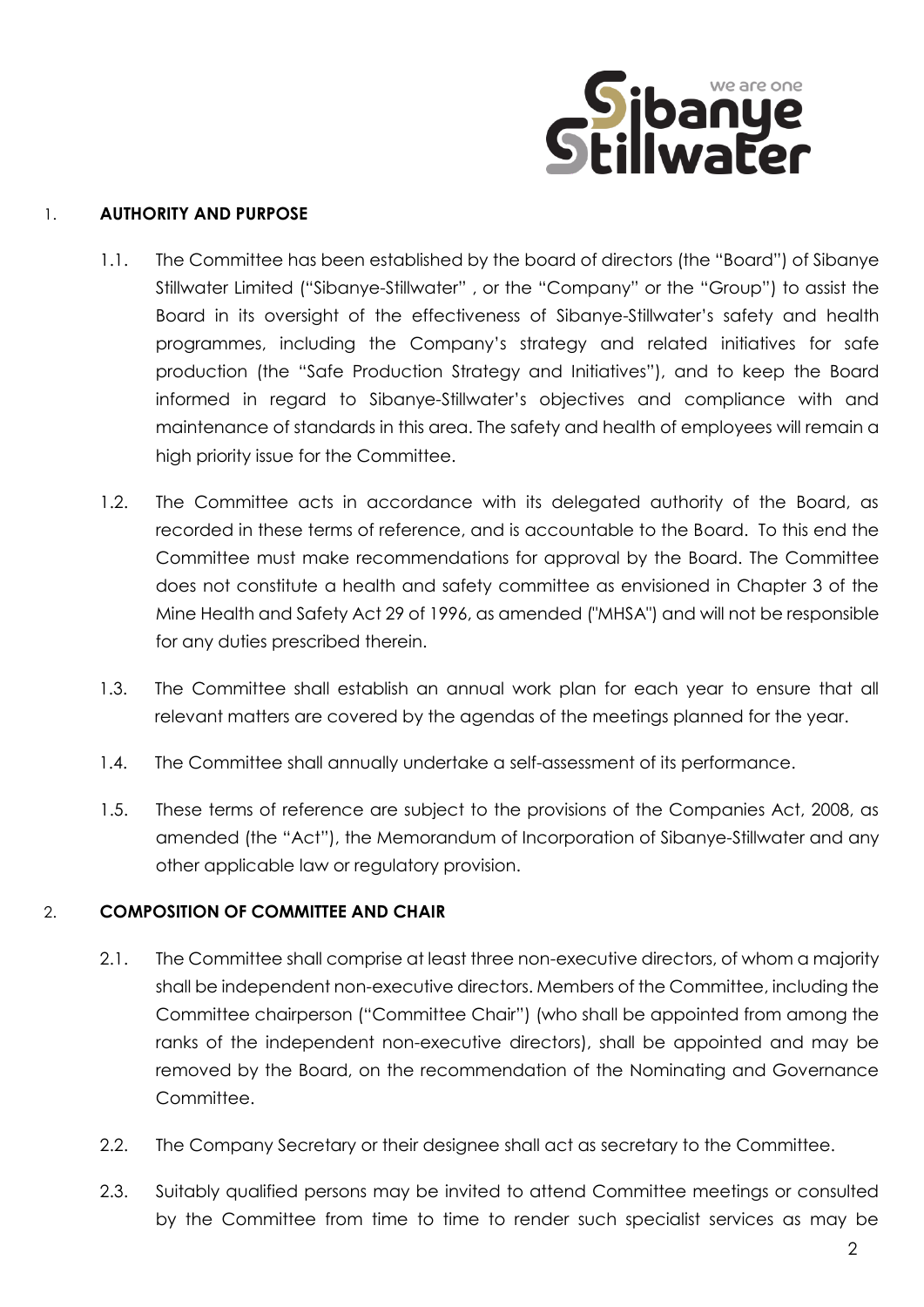

necessary to assist the Committee in its deliberations on any particular matter. Such persons do not form part of the quorum for Committee meetings and shall not be entitled to vote at Committee meetings.

The Committee Chair (or in his or her absence, an alternative member of the Committee) shall be present at Sibanye-Stillwater's annual general meeting to assist the chairperson of Sibanye-Stillwater (the "Board Chair") in answering questions concerning safety and health or supporting policies and their development and/or implementation.

# 3. **DUTIES OF THE COMMITTEE**

- 3.1. The duties of the Committee are to:
	- 3.1.1. oversee and monitor on behalf of the Board, on an ongoing basis, how the consequences of the Company's activities and outputs affect its status as a responsible corporate citizen. This oversight and monitoring would be performed against measures and targets that have been agreed upon by management in the following areas:
		- 3.1.1.1. workplace: safety and health;
		- 3.1.1.2. society: including public safety and health;
	- 3.1.2. evaluate with management, Sibanye-Stillwater's record of conformance with its commitment and principles as well as compliance with relevant rules, laws, regulations and external standards, and report any conclusions and/or proposed responses with respect to that performance to the Board;
	- 3.1.3. evaluate whether adequate and timely investigations into any incidents are conducted;
	- 3.1.4. recommend to the Board policies and guidelines for matters relating to Safe Production Strategy and Initiatives;
	- 3.1.5. review reports on the policies and performance in relation to the management of safety and health of Sibanye-Stillwater, its divisions and the group of entities of which Sibanye-Stillwater forms part and the progressive implementation of the safety and health policies, including the Company's Safe Production Strategy and Initiatives. These reports will include measures for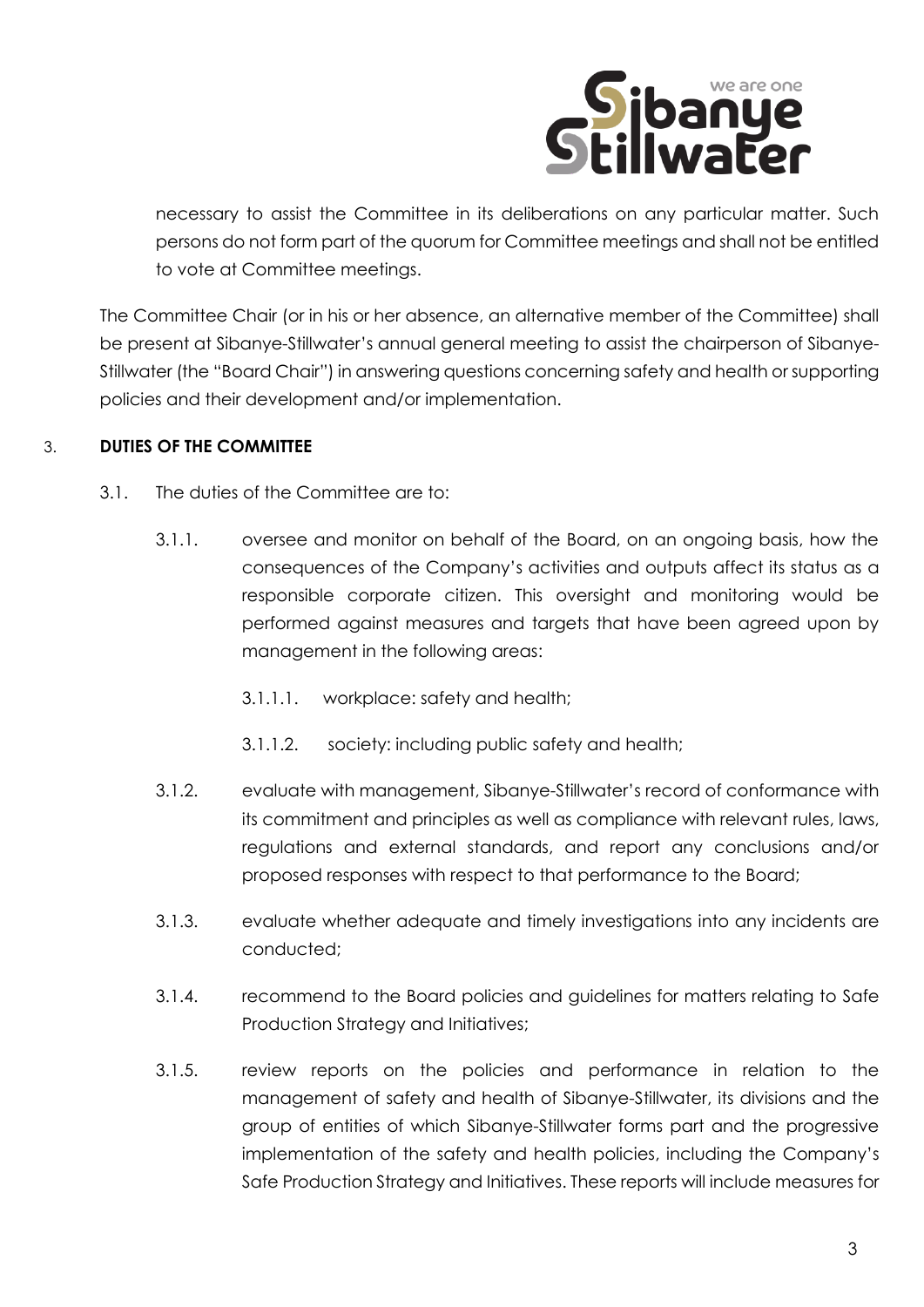

the management and mitigation of COVID-19, ventilation, occupational hygiene occupational medicine and safe technology;

- 3.1.6. review and approve the Safe Production Strategy and Initiatives, health policies and associated policies that are developed and subsequently applied at Sibanye-Stillwater's operations;
- 3.1.7. monitor compliance by Sibanye-Stillwater's operations with recommendations made by the Committee and management pursuant to any investigation of incidents;
- 3.1.8. ensure that information fit-for-purpose systems have been designed and installed which provide timely and accurate information for presentation to the relevant sub-committee;
- 3.1.9. ensure that the information and reports from management are reviewed by the Committee to identify any trends and events, which are materially affecting, or are likely to materially affect, the safety and health performance of the Company;
- 3.1.10. review, with management, Sibanye-Stillwater's policies on risk management relating to safety and health matters;
- 3.1.11. encourage independently managed subsidiaries, associates and divisions to develop policies, guidelines and practices in keeping with Sibanye-Stillwater's safety and health policies, including the Safe Production Strategy and Initiatives;
- 3.1.12. monitor key indicators relating to accidents and incidents and, where appropriate, ensure that they are communicated to other companies managed by or associated with Sibanye-Stillwater;
- 3.1.13. consider national and international regulatory and technical developments with regard to safety and health;
- 3.1.14. recommend the disclosure of safety and health issues to the Board for approval; and
- 3.1.15. recommend to the Board to engage an external assurance provider to provide assurance over material elements of the safety and health part of the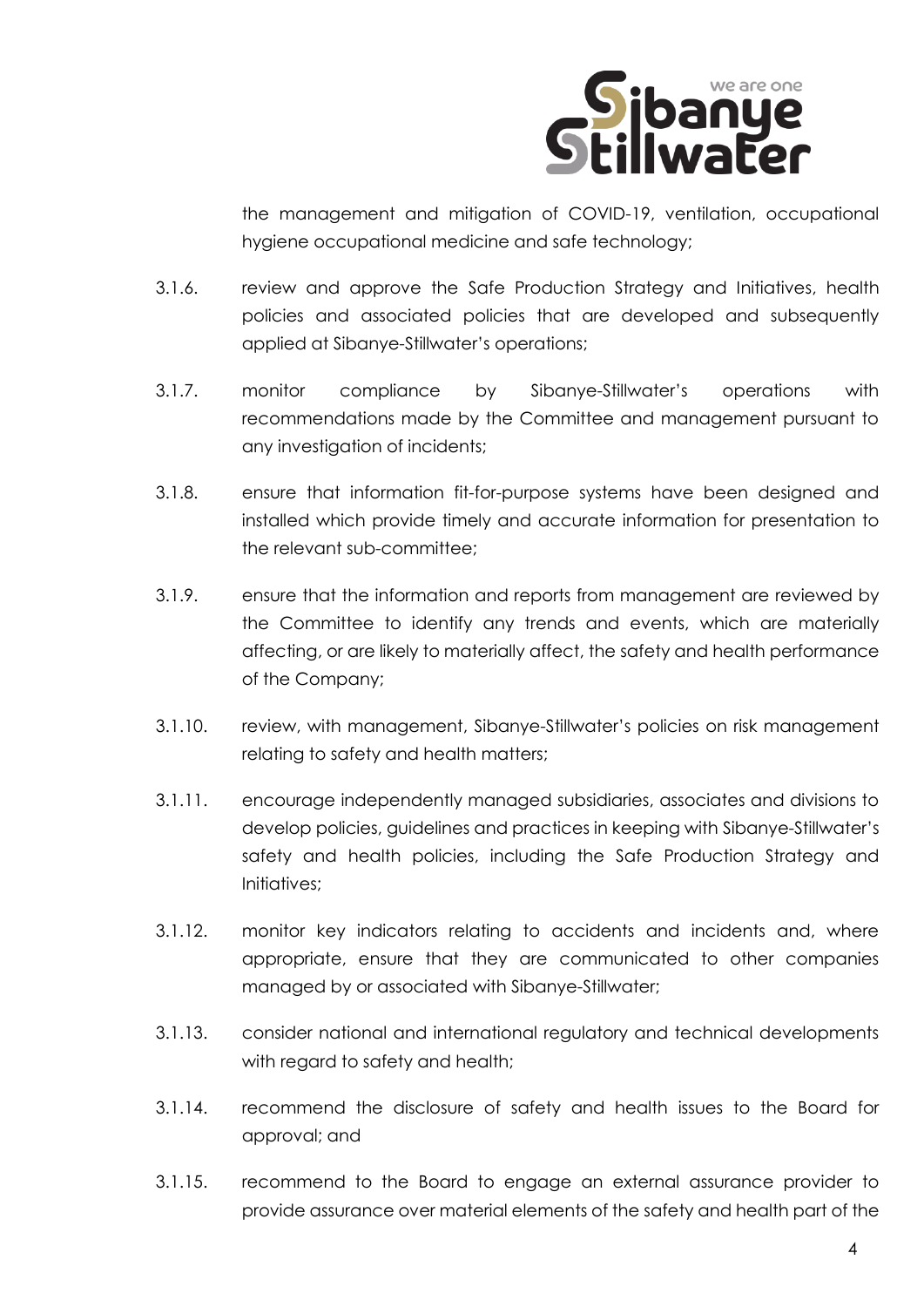

annual report and evaluate the independence and credentials of the external assurance provider.

3.2. The Committee will report its findings and recommendations regarding the above to the Board for consideration and will review with the Board an appropriate response to such findings and recommendations at the Board meeting following each Committee meeting.

## 4. **REMUNERATION**

- 4.1. Having regard to the functions performed by the members of the Committee, in addition to their functions as directors on the Board, members of the Committee may be paid such remuneration for serving on the Committee, as shall be recommended by the Remuneration Committee and, to the extent required by the Act, approved by the shareholders of Sibanye-Stillwater in a general meeting.
- 4.2. Such remuneration shall be in addition to the remuneration such directors receive for service on the Board and on committees.

#### 5. **MEETINGS**

- 5.1. The Committee shall meet at least once a quarter; provided that the Committee Chair or any other member of the Committee may call a meeting at any other time. The Committee shall report to the Board of Sibanye-Stillwater on its activities at the Board meeting following each Committee meeting.
- 5.2. The quorum at any meeting shall be three members of the Committee present in person or via telecommunication facilities.
- 5.3. Where the Committee Chair is not present within 15 minutes of the time stipulated for a Committee meeting, the Committee members present at the meeting must elect one of them to chair that meeting.
- 5.4. A meeting of the Committee may be conducted by electronic communication and/or one or more members may participate in a meeting of the Committee by electronic communication so long as the electronic communication facility employed ordinarily enables all persons participating in that meeting to communicate concurrently with each other without an intermediary, and to participate effectively in the meeting.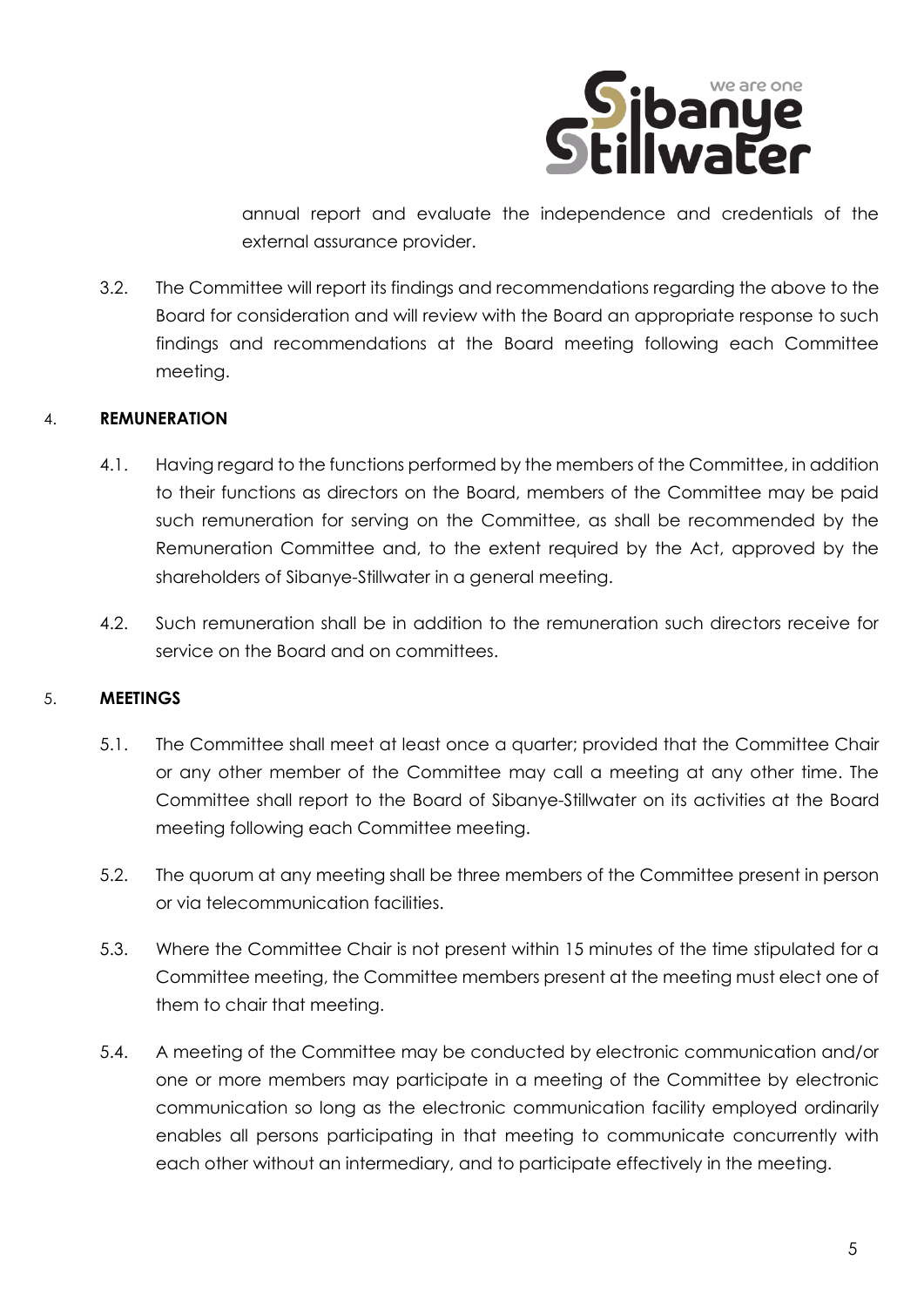

- 5.5. Each member of the Committee has 1 vote on a matter before the Committee and a majority of the votes cast on a resolution is sufficient to approve that resolution.
- 5.6. In the case of a tied vote the Committee Chair may not cast a deciding vote even if the Committee Chair did not initially have or cast a vote and the matter being voted on fails.
- 5.7. The Committee Chair may invite management representatives from all Sibanye-Stillwater operations to attend Committee meetings. It is expected that such invitees would, ordinarily, include the Executive Vice President: SA Region and Executive Vice President: US Region and other senior Sibanye-Stillwater staff that contribute to the realization of the Company's strategic safety and health objectives, including those set out in the Company's Safe and Production Strategy and Initiatives.
- 5.8. The Committee Chair may consult members of the Committee at any time and may conclude any matter requiring the approval of the Committee by means of a round robin resolution to be approved by the full Committee. A round robin resolution of members shall be as valid and effectual as if it had been passed at a meeting of the Committee duly called and constituted, provided that each member has received notice of the matter to be decided upon and that the majority of the members have voted in favour of the matter. A round robin resolution may be executed in any number of counterparts and will have the same effect as if the signatures on the counterparts were on a single copy of the round robin resolution.
- 5.9. The Committee may specifically delegate to any one or more of its members authority to conclude any matter requiring the authority of the Committee. The outcome of any such delegation shall be reported to the Committee at its next meeting.

# 6. **NOTICE AND PROCEEDINGS OF MEETINGS**

- 6.1. The notice of each meeting of the Committee, confirming the venue, time and date and enclosing an agenda of items to be discussed, shall be forwarded to each member of the Committee at least five working days prior to the date of each meeting.
- 6.2. Unless varied by these terms of reference, meetings and proceedings of the Committee will be governed by Sibanye-Stillwater's Memorandum of Incorporation regulating the meetings and proceedings of directors and Committees.
- 6.3. Minutes of all meetings shall be circulated to all the members of the Committee within 2 weeks after the date of each meeting, and may also, if the Committee Chair so decides,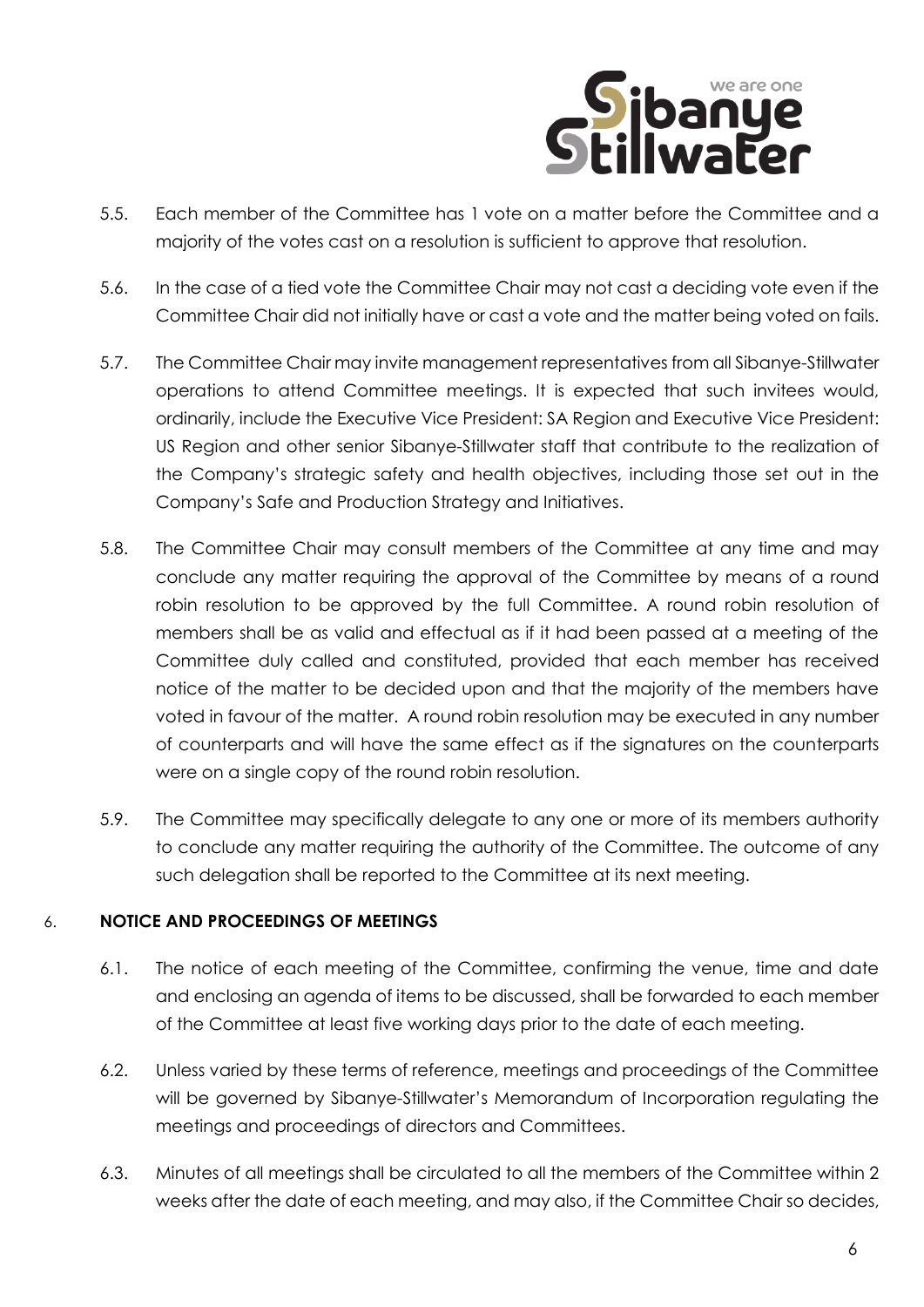

be circulated to other members of the Board. Minutes must be formally approved by the Committee at its next meeting.

## 7. **CONDUCT OF COMMITTEE MEMBERS**

Committee members are expected to:

- 7.1. act in the Company's best interests, in good faith, with integrity and adhere to all relevant legal standards of conduct;
- 7.2. avoid conflicts of interest between their personal affairs and those of the Company or, where unavoidable, disclose any such conflict or potential conflict. For the avoidance of doubt, all members of the Committee shall declare any conflicts of interest in respect of any matters on the agenda at the start of each meeting;
- 7.3. disclose any information they may be aware of that is material to the Company and of which the Board is not aware, unless such director is bound by ethical or contractual obligations of non-disclosure;
- 7.4. keep all information learned by them, in their capacity as Committee members, strictly confidential;
- 7.5. exhibit the degree of care, skill and diligence that may reasonably be expected of a person carrying out the same functions in relation to the Company as those carried out by that person, and having the general knowledge, skill and experience of that person.

# 8. **COMMITTEE EXPENSES**

Sibanye-Stillwater will pay all expenses reasonably incurred by the Committee in executing its duties. The Committee must be provided with adequate resources in order to properly discharge its duties.

# 9. **GENERAL**

- 9.1. The Committee in carrying out its tasks under these terms of reference may obtain such outside or other independent professional advice as it considers necessary to carry out its duties.
- 9.2. These terms of reference may from time to time be amended pursuant to a resolution of the Committee, subject to the approval of the Board.